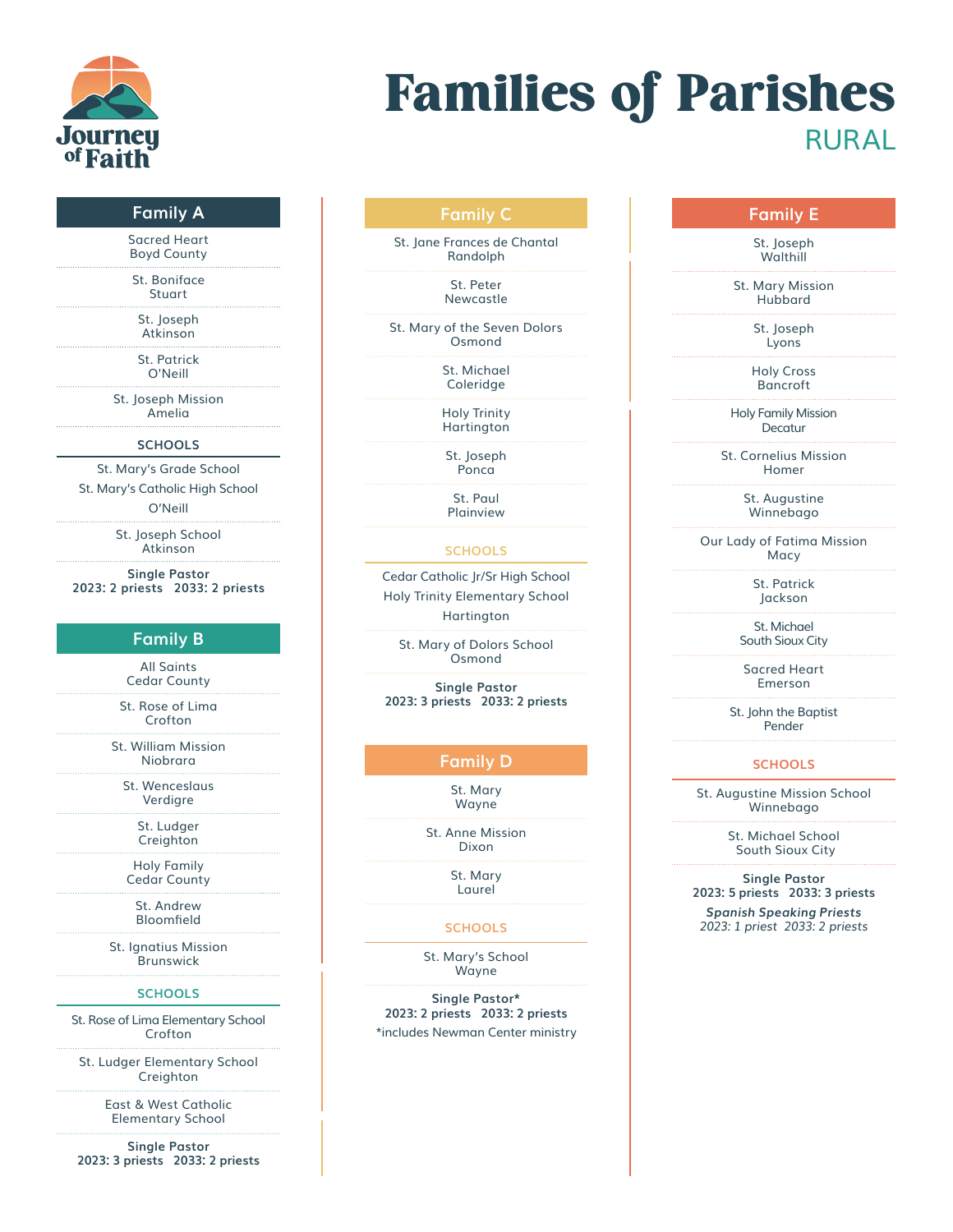

# Families of Parishes **RURAL**

## **Family F**

St. Aloysius Aloys

St. Anthony St. Charles

St. Boniface Monterey

St. Joseph Wisner

Holy Cross Beemer

St. Wenceslaus Dodge

Sacred Heart Mission Olean

> St. Mary West Point

Ss. Peter and Paul Howells

St. John Nepomucene Howells

#### **SCHOOLS**

Guardian Angels/Central Catholic Elementary School

Guardian Angels/Central Catholic High School West Point

Howells Community Catholic School Howells

St. Wenceslaus School Dodge

**Single Pastor 2023: 5 priests 2033: 3 priests**

*Spanish Speaking Priests 2023: 1 priest 2033: 1 priest*

# **Family G**

St. Mary Leigh

St. Francis of Assisi Humphrey

> St. Michael Tarnov

Ss. Cyril And Methodius Clarkson

> Holy Family Lindsay

#### **SCHOOLS**

St. John Neumann School Clarkson

Holy Family Elementary School Holy Family Jr/Sr High School Lindsay

St. Francis Elementary School St. Francis Jr/Sr High School Humphrey

**Single Pastor 2023: 2 priests 2033: 2 priests**

# **Family H**

Divine Mercy Schuyler

Holy Trinity **Heun** 

**Single Pastor\* 2023: 1 priest 2033: 1 priest**

*Spanish Speaking Priests 2023: 1 priest 2033: 1 priest \*Collaboration with Family I* 

# **Family I**

St. Anthony Columbus

St. Bonaventure Columbus

St. Isidore

Columbus

St. Stanislaus Duncan

St. Joseph Platte Center

### **SCHOOLS**

St. Isidore School

St. Anthony School St. Bonaventure School Scotus Central Catholic Jr/Sr High School Columbus

**Single Pastor\* 2023: 4 priests 2033: 3 priests** *Spanish Speaking Priests 2033: 1 priest \*Collaboration with Family H*

## **Family J**

St. Anthony Cedar Rapids

St. Michael Albion

St. Michael Central City

St. Peter Clarks

St. Rose of Lima Genoa

Ss. Peter and Paul Krakow

> St. Edward St. Edward

St. Lawrence Silver Creek

> St. Peter Fullerton

**SCHOOLS**

St. Michael School Albion

**Single Pastor 2023: 3 priests 2033: 2 priests**